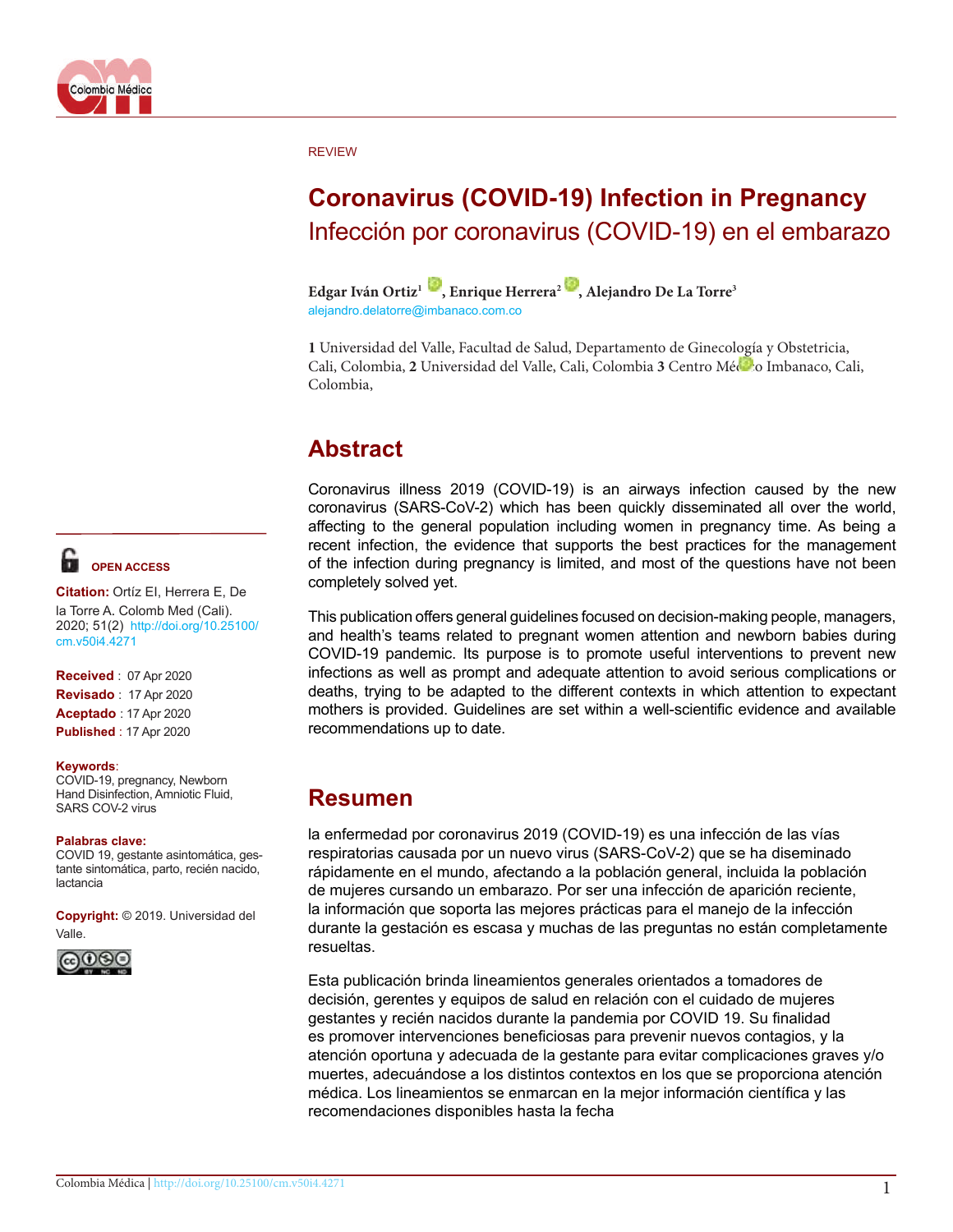

#### **Conflict of Interest:**

None

#### **Acknowledgments**

We want to give our thanks for their support and collaboration in the preparation of this document to Yorli Ramírez and Ana Karina Montealegre, Diagramming and correction Universidad del Valle, Juan B. Ceballos official translation.

#### **Corresponding author:**

Alejandro De La Torre. Cra. 38 Bis # 5B2- 04, Cali, Colombia, Ninth floor, Scientific Management Office. Mail: alejandro. delatorre@imbanaco.com.co

## **Remark**

## **1)Why was this study conducted?**

This publication arises as a response to the need to order, in a practical way, the best practices for the management of infection during pregnancy, taking into account that as it is a recent infection, the evidence is scarce and many of the questions are not. they are completely resolved.

### **2) What were the most relevant results of the study?**

The proposal of a management protocol based on the available evidence, supported by a robust bibliographic review, which incorporates concepts of global acceptance.

## **3) What do these results contribute?**

They provide the best practices that must be taken into account to protect the health of the mother, the fetus and the newborn, during COVID 19 infection and at the same time protect the health team in charge of obstetric care, which are applicable in a low and high complexity care setting.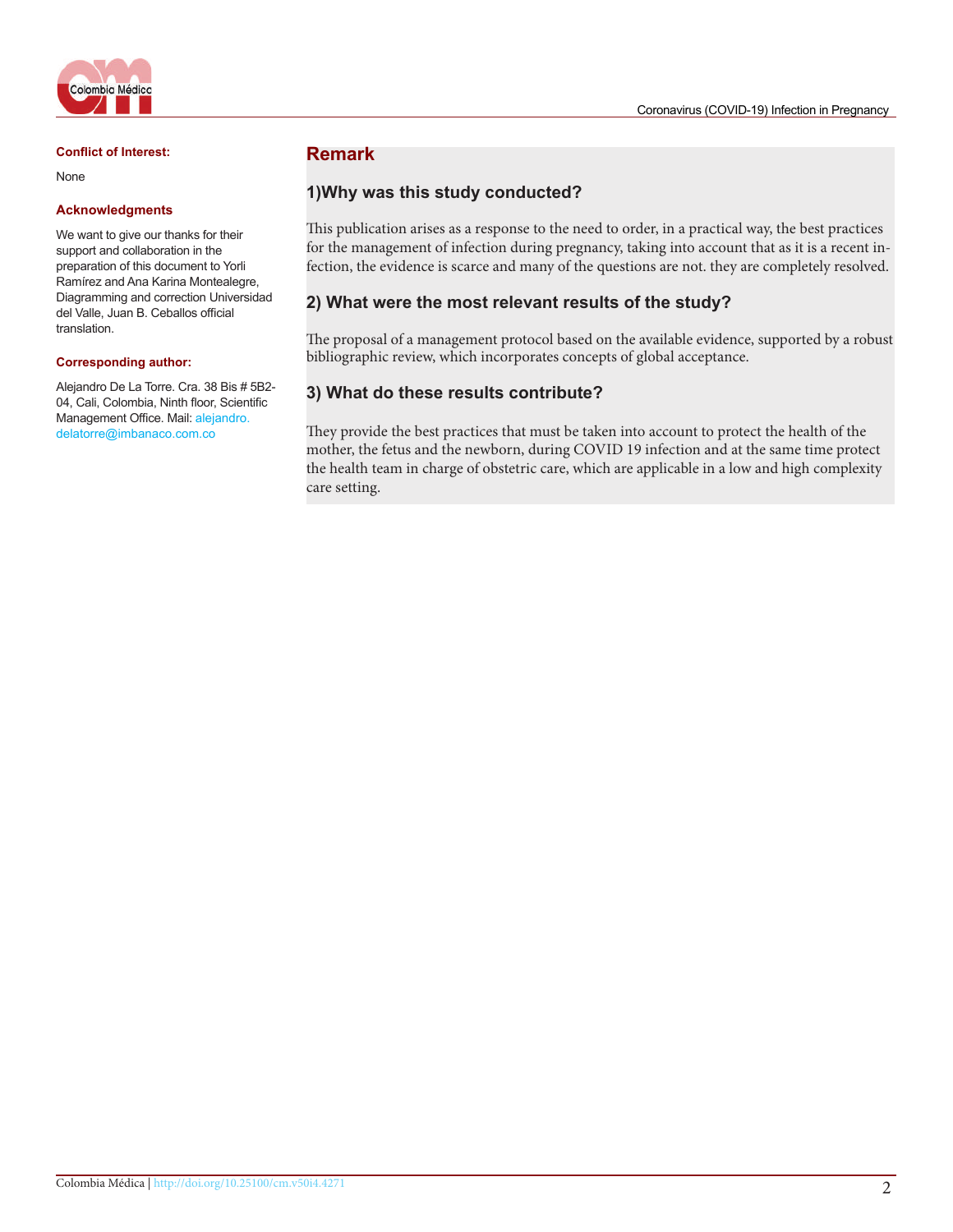

# **Introduction**

New cases of infected people by COVID-19 are being daily reported in most of the countries. Some of them have started the pandemic community stage where the number of cases without any epidemiologic link is getting higher, and an exponential increase of the infected people is expected; that means that the probability of expectant women to be infected can increase<sup>1</sup>.

In this scenario, it is logical that a sense of panic in our community is generated because of the lack of reliable indicators, strong clinic research that enlighten the way for prevention and possible treatments in this pandemic besides the big amount of fake news that is found on social networks. This article can be taken as a resource for health care professionals in which all the given concepts are based in a combination of available evidence, good practices and experts' opinions that look forward to contributing to public health.

# **The Virus**

Coronavirus illness 2019 (COVID-19) is an airways infection caused by the new coronavirus (SARS-CoV-2, Coronavirus 2 abbreviation of the severe acute respiratory syndrome-related virus) that was found for the first time in Wuhan, China in December 2019. This was rapidly spread causing a declaration of pandemic by The World Health Organization (WHO) on March  $11<sup>th</sup>$  2020. Other coronavirus infections include the common cold (HCoV 229E, NL63, OC43 y HKU1), The Middle East Respiratory Syndrome (MERS-CoV), and the Severe Acute Respiratory Syndrome (SARS-CoV)<sup>[2](http://colombiamedica.univalle.edu.co/index.php/comedica/article/view/4271/4725)</sup>.

## **Transmission**

Most of worldwide COVID-19 cases has an evidence of transmission from human to human. According to WHO, this virus is not transmitted through the air but the contact of respiratory drops of sick people. For instance, this sickness can be spread from person to person through the droplets that come from the nose or the mouth when a person coughs or exhales. These droplets fall over surfaces that surround people, and because of this, people who touch those surfaces can catch it. For this reason, it is very important to keep more than 1 meter of distance from the person who is ill. This risk increases when someone is constantly in touch with a sick person who has symptoms or consequentially touching a surface, object or even the hand that has been infected with respiratory secretions of an infected person; Thus, this person touch his/her mouth, nose or eyes by him/herself<sup>3</sup>.

As a result, a social isolation is proposed in most of the countries as a restraint measure, as well as frequently hand-washing and permanent disinfection of fomites that can be contaminated with COVID-19.

Social isolation can have big negative impact on women's sexual and reproductive health who require to have a close contact to the health-care services for any special condition; hence, expectant mothers who require prenatal attention services, childbirth, postpartum period, when the access of voluntary pregnancy disruption is required, and women who need gynecological treatments either for the cancer management or reproductive medicine where the inactivity could get more devastating results than for the SARS-CoV-2 infection<sup>4</sup>.

In this type of situations, wisdom has to be a must so that the attention to women who are in touch with the health-care system under reduction precepts of the COVID-19 transmission is guaranteed; Moreover, the allowance of secure attention to women with COVID-19 suspicion/ verification infection as well as the security of the health-care workers that are in direct contact with COVID-19 infected patient.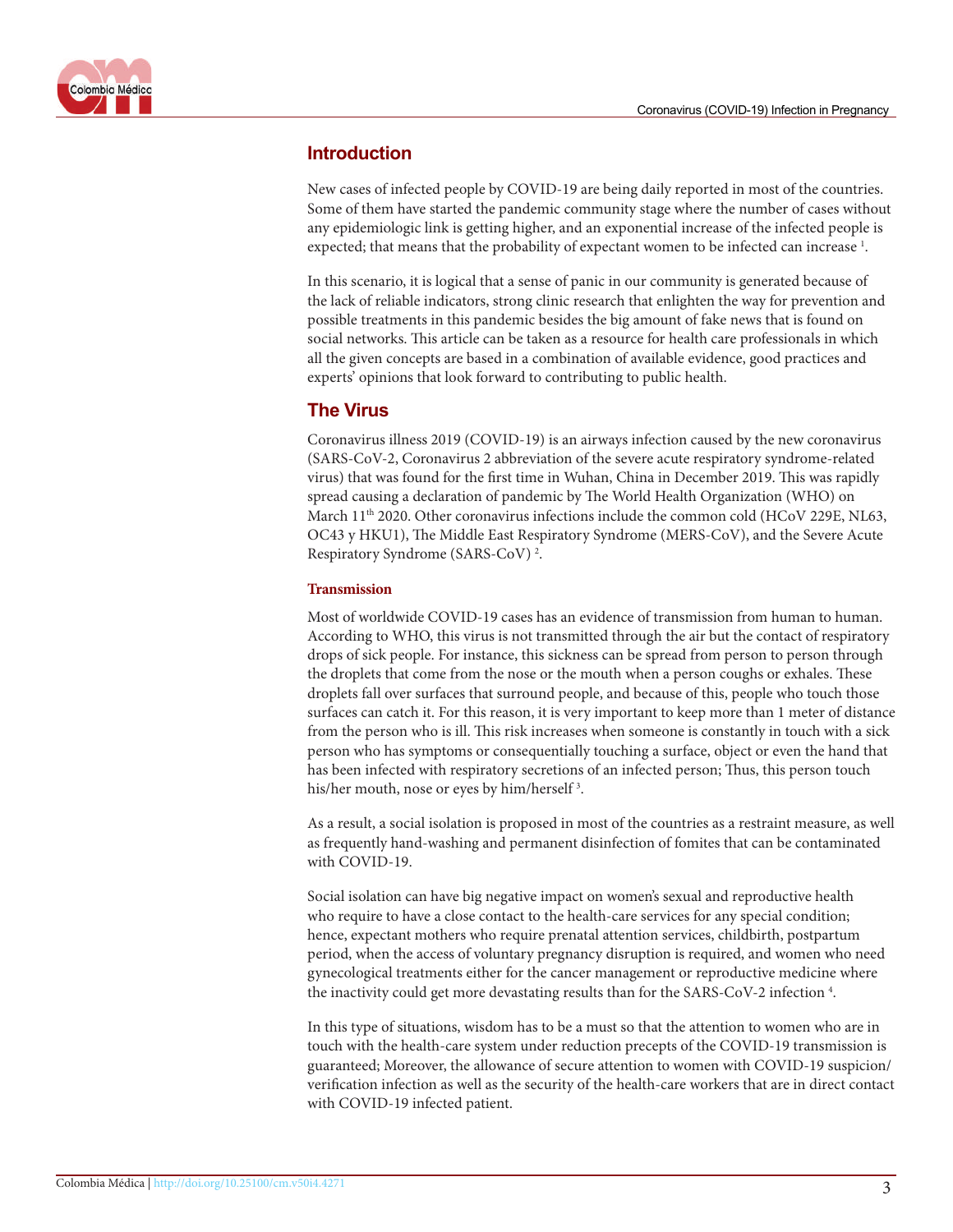![](_page_3_Picture_1.jpeg)

# **Impact on the mother and the fetus**

The evidence up to now shows that pregnant women do not seem to get the infection that population in general. The available information over the effects of the infection either for mother and newborn is limited. Pregnancy itself produces some changes in the immunity system and the response to the viral infections in general can cause more severe symptoms, especially when the infection is acquired in the third quarter of pregnancy, and this would be the same for COVID-19<sup>[5](http://colombiamedica.univalle.edu.co/index.php/comedica/article/view/4271/4725)</sup>.

It can be considered as confirmed case, that symptomless pregnant woman or with a suspected clinical picture with a positive result in any of the molecular or genome tests that detect SARS CoV-2/COVID 19.

The sickness course is usually slight but 20% approximately evolves to severe forms. The SARS-CoV-2 incubation period is 5 days average (IC 95%: 4.5-5.8 days) while the development of the symptoms is 11.5 days average (IC 95%: 8.2-15.6 days) in the 98% of the cases. According to this, only 1% of the population would develop later symptoms to a 14-day isolation period. The more frequent symptomatology is fever over 38ºC (90%), cough (76%), myalgia (44%), expectoration (28%), headache (8%), diarrhea (3%), and odynophagia in a lower proportion, respiratory difficulty and tiredness.

The impressive laboratory infection findings of SARS-CoV-2 are abnormalities in thorax x-rays in severe cases (100%), leukopenia (9-25%), lymphopenia (35-70%), thrombocytopenia (5-12%), and the rising level of the RT-PCR as well as the transaminases  $6$ .

The current data do not suggest a higher risk of abortion or premature gestational loss, and is less probable that the infection can produce congenital defects. Premature childbirth cases have been described, restraint of the intrauterine fetal growth, and the loss of intrapartum fetal wellness<sup>7</sup>.

There are no intrauterine infection confirmed cases up to now. However, recent evidence has suggested that it is probable the virus can be transmitted vertically, although the proportion of affected pregnancies and the importance for the newborn has not been determined yet <sup>[8,9](http://colombiamedica.univalle.edu.co/index.php/comedica/article/view/4271/4725)</sup>. Reports of previous cases in China suggested that the was no presence of the virus in the amniotic fluid, blood of the umbilical cord, swabs of neonatal throats, placentas sabs, genital fluid, and in the samples of maternal milk of mothers infected with COVID-19<sup>[10](http://colombiamedica.univalle.edu.co/index.php/comedica/article/view/4271/4725)</sup>.

## **Recommendations for the attention in obstetrics attention services**

To determine the type of management of the expectant mothers [\(Fig. 1\)](http://colombiamedica.univalle.edu.co/index.php/comedica/article/view/4271/4725), it is a key factor to identify suspicious or confirmed infection at the moment of the initial evaluation the presence or not of the symptomatology, its harshness and the presence of comorbidities. At the moment of the evaluation, the use of surgical mask, eye protection, as well as gloves for the procedure practices such as echography and monitory are recommended; Moreover, hand washing bearing in mind the safety precaution of disinfecting equipment and surfaces after assisting each expectant woman. If the patient is suspected or is infected by COVID-19 and is a symptomatic one, so it is a must to use an N-95 mask.

It is mandatory to fulfill the isolation procedure of droplets by means of the use of face mask and hand wash for both Symptomless and Symptomatic patients during their stay at their corresponding medical center; this includes waiting rooms, office areas, isolation room transfers, and radiology and/or echography service if needed. These actions will help the doctor's office to avoid infection or exposure of the other people who can be in the office or in the waiting room <sup>11,[12](http://colombiamedica.univalle.edu.co/index.php/comedica/article/view/4271/4725)</sup>.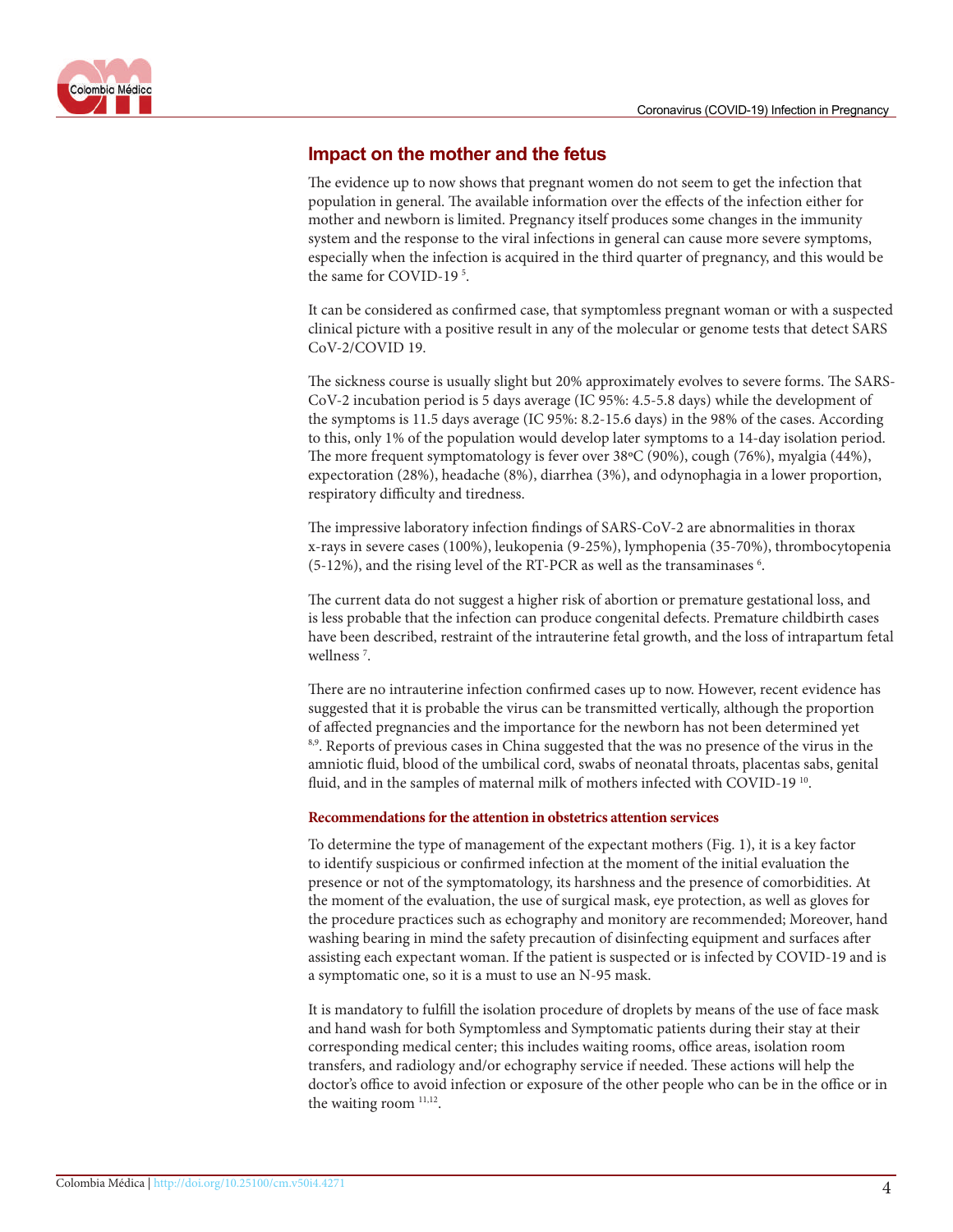![](_page_4_Picture_0.jpeg)

![](_page_4_Figure_2.jpeg)

**Figure 1.** Flow diagram to evaluated COVID-19 in an obstetric services

If a suspicious case or confirmed infection with minor symptomatology without the presence of comorbidities is considered after the initial evaluation, the decision of home isolation is relevant unless there could be and obstetric condition associated to the requirement of hospital management [13](http://colombiamedica.univalle.edu.co/index.php/comedica/article/view/4271/4725).

During home isolation, it is recommendable regulations such hand-washing procedures, relatives isolation and use of face masks, daily temperature control, symptomatic management with acetaminophen 500 mg every 6 hours, rest and hydration with plenty of liquid intake. Moreover, a written report must be delivered which includes alarm signs in simple and clear language, obstetric alarm signs, the presence of faster respiratory symptoms, pain and/or waist hissing, sustained spew, persisting fever of difficult control for more than 24 hours that does not get well with antipyretic, drowsiness, confusion or difficulty to wake up, seizures or convulsions, dry mouth, and urinate less or nothing.

The obstetric patients with confirmed SARS-CoV-2 must be kept under the home isolation precautions until the secondary transmission risks to other people has been considered low. The decision to disrupt the home isolation safety measures might be taking according to each particular case, consulting the medical attention providers [14.](http://colombiamedica.univalle.edu.co/index.php/comedica/article/view/4271/4725)

The expectant mothers with suspected or infected symptomatic cases with COVID-19, with severity criteria, hospitalization is required and must be directed to the designated place by the medical center for their immediate attention.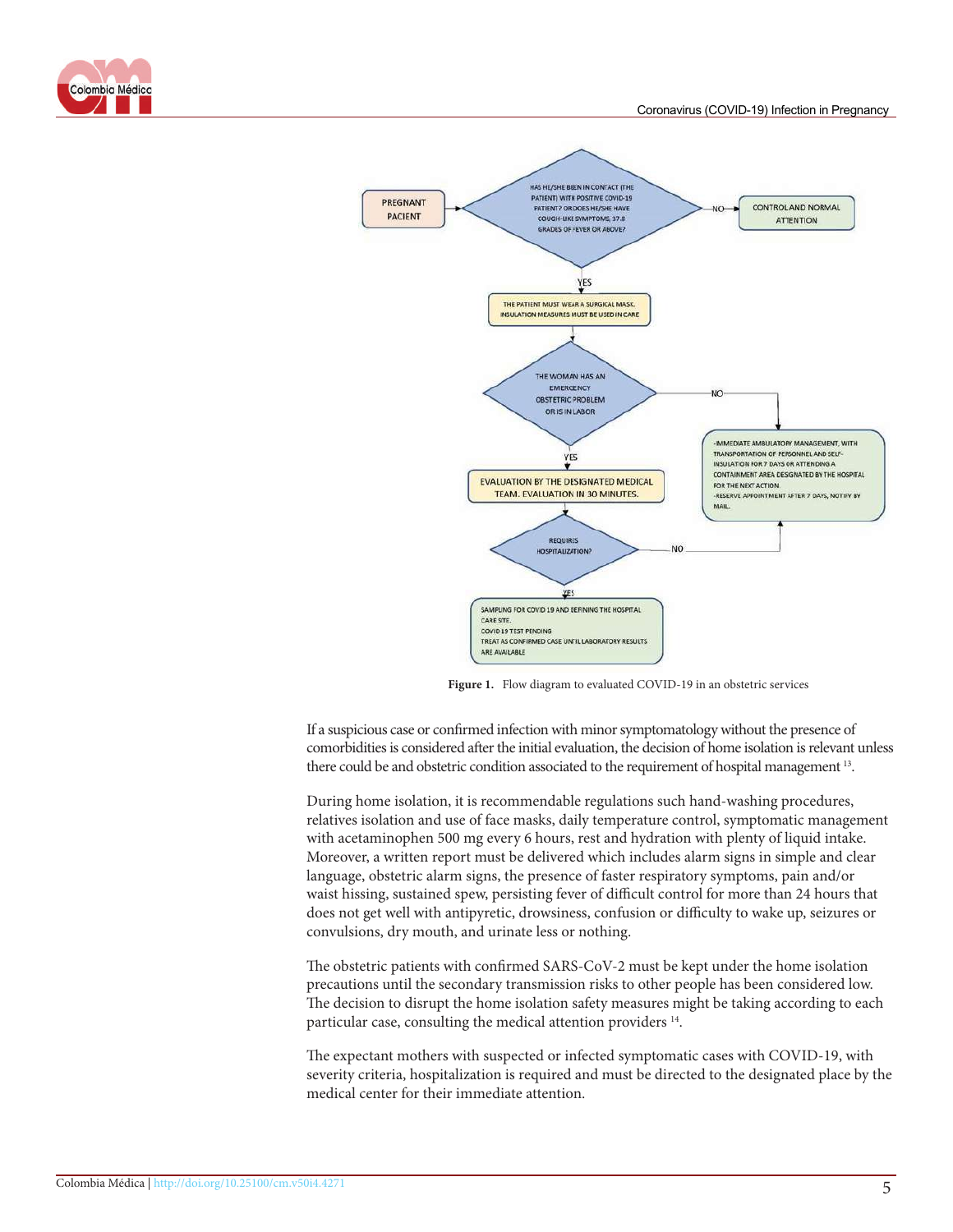![](_page_5_Picture_1.jpeg)

#### **Childbirth attention or cesarean**

As a good practice in women in labor or who appeal an obstetric emergency, a previous diagnostic test before the admission is recommended. For the childbirth attention or cesarean, infected women with COVID-19 always have to wear face mask, and the team in charge of the attention must wear personal protection items that includes masks, headsets, N-95 face masks, gloves, and fluid-proof fabric coat; this test will be developed in an isolation area with negative pressure preferably. If facilities difficulties are presented, the procedure must be done in an assigned surgery room  $11,12$  $11,12$  $11,12$ .

It is also considered good practices such as the flashing monitoring of the fetal heart rate during childbirth. The reduction of the second stage of labor, temperature control, breathing rate and oxygen saturation (PO2 is never less than 95), the admission of a companion, who can ideally be a person that kept in touch with the patient previously the childbirth labor, and who did not appeal any symptoms or risk factors for complications of COVID-19; The routine way of the umbilical cord clamp, and to allow (if possible) skin contact minimizing the mother/son transmission risks [15,16](http://colombiamedica.univalle.edu.co/index.php/comedica/article/view/4271/4725).

#### **Special considerations**

From the pharmacological point of view, the use of steroids for induction of fetal lung maturity is not contraindicated, nor the use of Magnesium Sulfate for the management of Preeclampsia-Eclampsia., Treatment with hydroxychloroquine or chloroquine, antivirals and antibiotics is reserved for pregnant women with severe health commitment and under institutional schemes, knowing the fact that these therapeutic. These therapeutic options are under evaluation. Thromboprophylaxis is considered a good practice for the prevention of thrombotic disease.

## **Attention to the newborn baby and maternal lactation**

The neonatal adaptation will be done in the radiant asset table, umbilical cord sample to collect stem cells will not be arranged, and peridural analgesia is recommended before general anesthesia to diminish the risk of spray releasing at the moment of intubation and extubation [17](http://colombiamedica.univalle.edu.co/index.php/comedica/article/view/4271/4725).

The risk of intrapartum vertical transmission or through maternal lactation is less probable, according to some reports of cases that have been published until now, the risk of transmission to the newborn baby by means of droplets or by physical contact is considered as high risk as in population in general.

All the newborn babies with confirmed infected mother as well as the ones with suspected cases, COVID-19 infection must be discarded.

Mothers and newborn babies might be allowed to stay together as long as the use of face masks, continuing disinfection of surfaces and hand-washing procedures are guaranteed, keeping at least two-meter distance between the mother and the cradle especially after the childbirth and during the breastfeeding, either doctors have suspected the COVID-19 infection in mothers or babies (probable or confirmed) [18.](http://colombiamedica.univalle.edu.co/index.php/comedica/article/view/4271/4725)

Isolation is suggested in a neonatal unit for those symptomatic newborns no matter the presence or not of symptoms of the suspected or confirmed mother with COVID-19 infection, until COVID-19 infection can be dismissed. In the case of the pre-term newborns, sons of symptomatic or confirmed mothers with the COVID-19 infection, they must be in quarantine in a neonatal unit [19.](http://colombiamedica.univalle.edu.co/index.php/comedica/article/view/4271/4725)

In a neonatal ICU (Intensive Care Unit), all the personnel and companions must keep the protection measures against droplets and contact with others. To enter the neonatal unit, contact risks, respiratory symptoms and precedent fever in all parents and caretakers who get into the unit must be assessed [18.](http://colombiamedica.univalle.edu.co/index.php/comedica/article/view/4271/4725)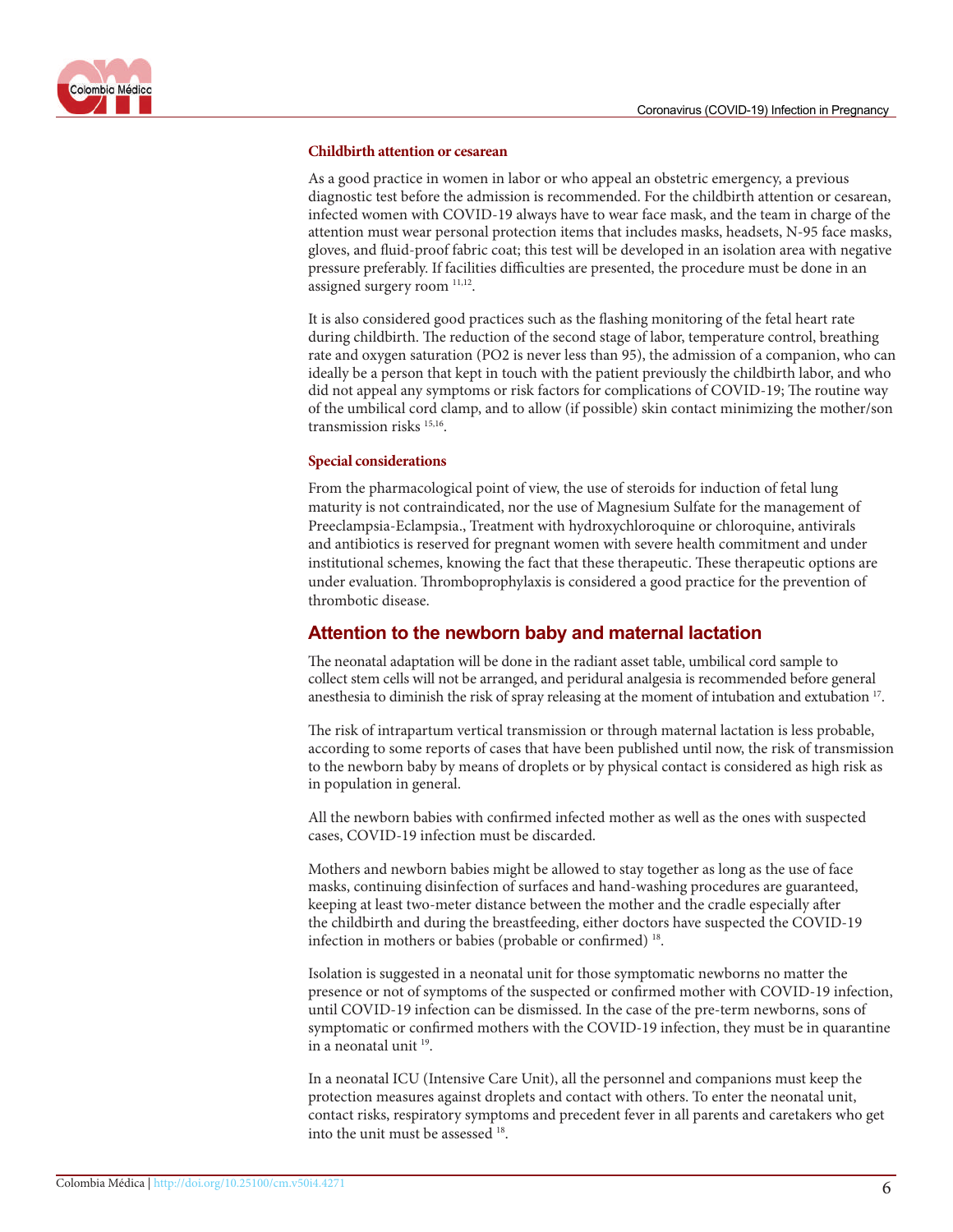![](_page_6_Picture_1.jpeg)

It is recommended to start maternal lactation in the first hour after the birth as long as the clinic conditions of the newborn as well as his/her mother are allowed. In serious illness or medical complications, it is suggested that the mother ensures milk removal to avoid mammary congestion problems. Baby boys and girls can drink the removal milk which is why removal techniques counseling must be provided not only for the mother but also for her family, with all the storing and conservation of the maternal milk recommendations as well as the way to offer that milk to the baby either with glass or spoon.

During the maternal lactation, the following prevention measures must be always guaranteed in order to reduce the risk of transmission of the virus during the breastfeeding or milk removal: Frequent hand-washing procedures during 40 to 60 seconds before having a physical contact with the baby or before removing milk; Use permanently standard surgical face mask (total covering of nose and mouth); avoid speaking or coughing specially during the breastfeeding or milk removal; keep the routine disinfecting measures of the areas the patient have contact with <sup>[20](http://colombiamedica.univalle.edu.co/index.php/comedica/article/view/4271/4725)</sup>.

It is important to bear in mind that this is a changing situation and the concepts that are delivered here can be updated as long as new information is generated, and its application will depend on the pandemic epidemiologic moment. However, it is clear that the provided evidence up to now gives us enough information to protect the expectant mother as well as to protect the health-care personnel, avoiding panic situations and assuming a good sense attitude that will be undoubtedly beneficial for all the society.

# **References**

1. WHO. Household transmission investigation protocol for coronavirus disease 2019 (COVID-19): 2020

2. AL Phelan, R Katz, LO Gostin. The Novel Coronavirus Originating in Wuhan, China Challenges for Global Health Governance. JAMA, 323: 709-710, 2020. DOI: http://dx.doi.org/10.1001/jama.2020.1097

3. T Liang, H Cai, Y Chen, Z Chen, Q Fang, W Han. Handbook of COVID-19 Prevention and treatment: 2020

4. Organización Panamericana de la Salud. Enfermedad por el Coronavirus (COVID-19): OPS, Washington, D.C., 2020

5. J Qiao. What are the risks of COVID-19 infection in pregnant women. Lancet, 395: P760-P762, 2020. DOI: http://dx.doi.org/10.1016/S0140-6736(20)30365-2

6. H Chen, J Guo, C Wang, F Luo, X Yu. Clinical characteristics and intrauterine vertical transmission potential of COVID-19 infection in nine pregnant women a retrospective review of medical records.Lancet, 395: P809-P815, 2020 DOI: http://dx.doi.org/10.1016/S0140-6736(20)30360-3

7. DA Schwartz, AL Graham. Potential maternal and infant outcomes from (Wuhan) Coronavirus 2019 nCoV infecting pregnant women Lessons from SARS, MERS, and other human Coronavirus infections. Viruses, 12: 2020 DOI: http://dx.doi.org/10.3390/v12020194

8. L Dong, J Tian, S He, C Zhu, J Wang, C Liu. Possible vertical transmission of SARS-CoV-2 from an infected mother to her newborn. JAMA: 2020 DOI: http://dx.doi.org/10.1001/jama.2020.4621

9. H Zeng, C Xu, J Fan, Y Tang, Q Deng, W Zhang. Antibodies in infants born to mothers with COVID-19 pneumonia.JAMA: 2020. DOI: http://dx.doi.org/10.1001/jama.2020.4861

10. H Chen, J Guo, C Wang, F Luo, X Yu, W Zhang. Clinical characteristics and intrauterine vertical transmission potential of COVID-19 infection in nine pregnant women a retrospective review of medical records. Lancet, 395: 809-815, 2020. DOI: http://dx.doi.org/10.1016/S0140-6736(20)30360-3

11. Centers for Disease Control and Prevention (CDC).Interim infection prevention and control